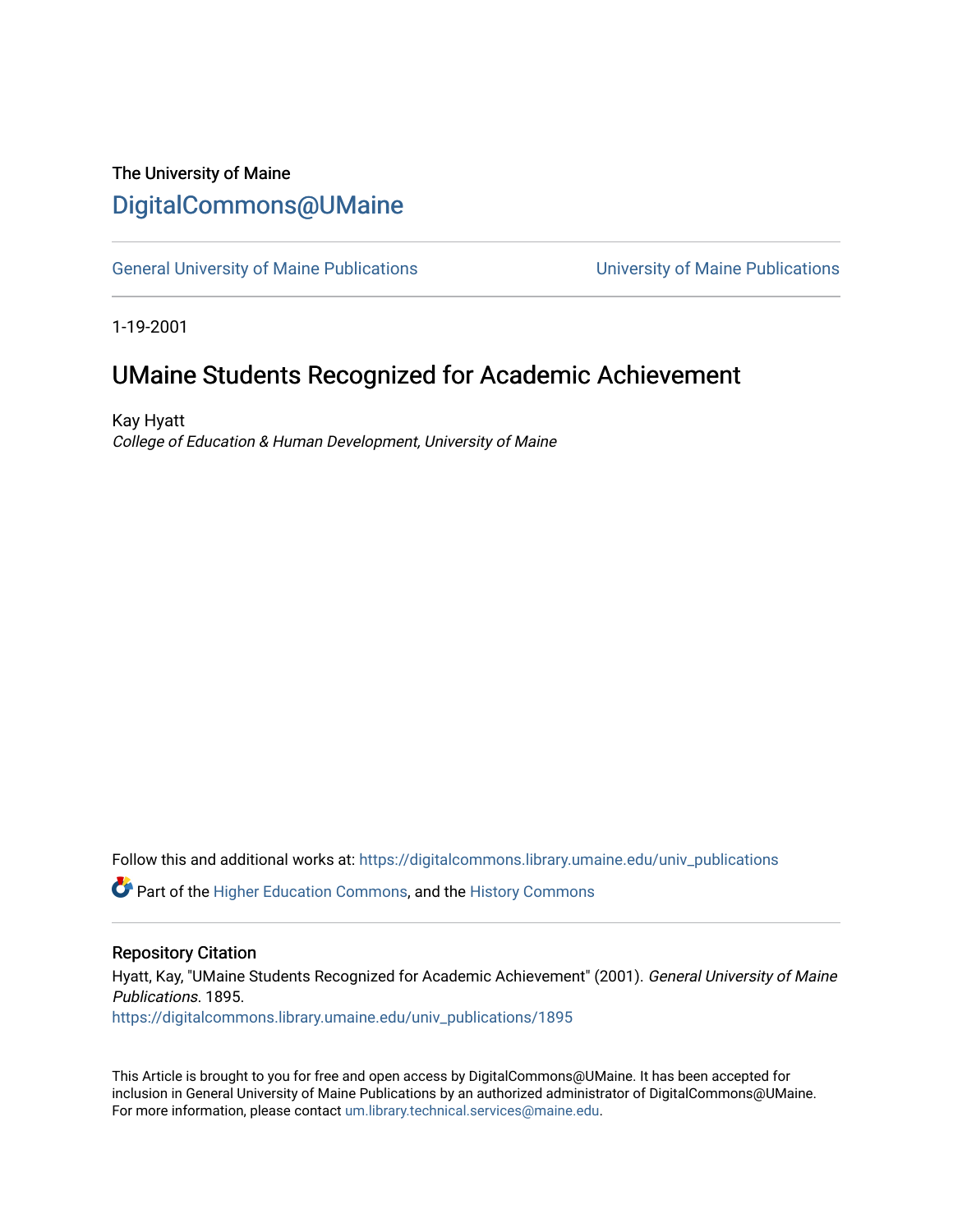# COLLEGE OF EDUCATION **& HUMAN DEVELOPMENT**

**Selected News Releases** 

# **UMaine Students Recognized for Academic Achievement**

ORONO, Maine - Eighty-eight students in the University of Maine's College of Education and Human Development were recognized recently for outstanding academic achievement. The students, representing communities throughout Maine, five other states and Canada, were honored at the Presidential Academic Achievement Award Ceremony, attended by faculty and family members.

 College Dean Robert Cobb congratulated and presented each student with a Presidential Academic Achievement pin. The one-time award is presented to students who have earned a 3.50 or higher grade point average during the most recent semester and a 3.0 average over the past two semesters.

 Students receiving the award were: Augusta - Elizabeth Blake, Jacinda Boucher, Sarah Brown, Kelly Gilbert Baileyville - Odette Cote Bangor - Joshua Civiello, Rachel Fox, Jill Gardner, Christina James, Michael Kane, Rachel Kelly, Lisa Liberatore Belfast - Jason Parker Berwick - Thomas Perreault Brewer - Cynthia Ault, Jodie Comer, Laurie Leighton Brownville - Vickie Gray Bradley - Amy Johnston, Sarah McLean Brunswick - Renee Heath Bucksport - Nicole Downing Cape Elizabeth - Stephanie Ingraham, Jessica Simpson Charleston - Heidi Finson Clinton - Christy Stedman, Summer Stewart Corinna - Anna Stevens Cutler - Marjorie Berry Dexter - Veronica Gifford Ellsworth - Meaghan Young Fryeburg - Andrea Nicoletta Glenburn - Kimberly Lane Hampden - Amanda Beyeler, Trevor Bristol Holden - Jody Breindel Houlton - Sharon Callnan Howland - Erica Shute Jefferson - Jennifer Lewandowski Lee - Deanna House Levant - Sarah Kneeland, Alice Marshall